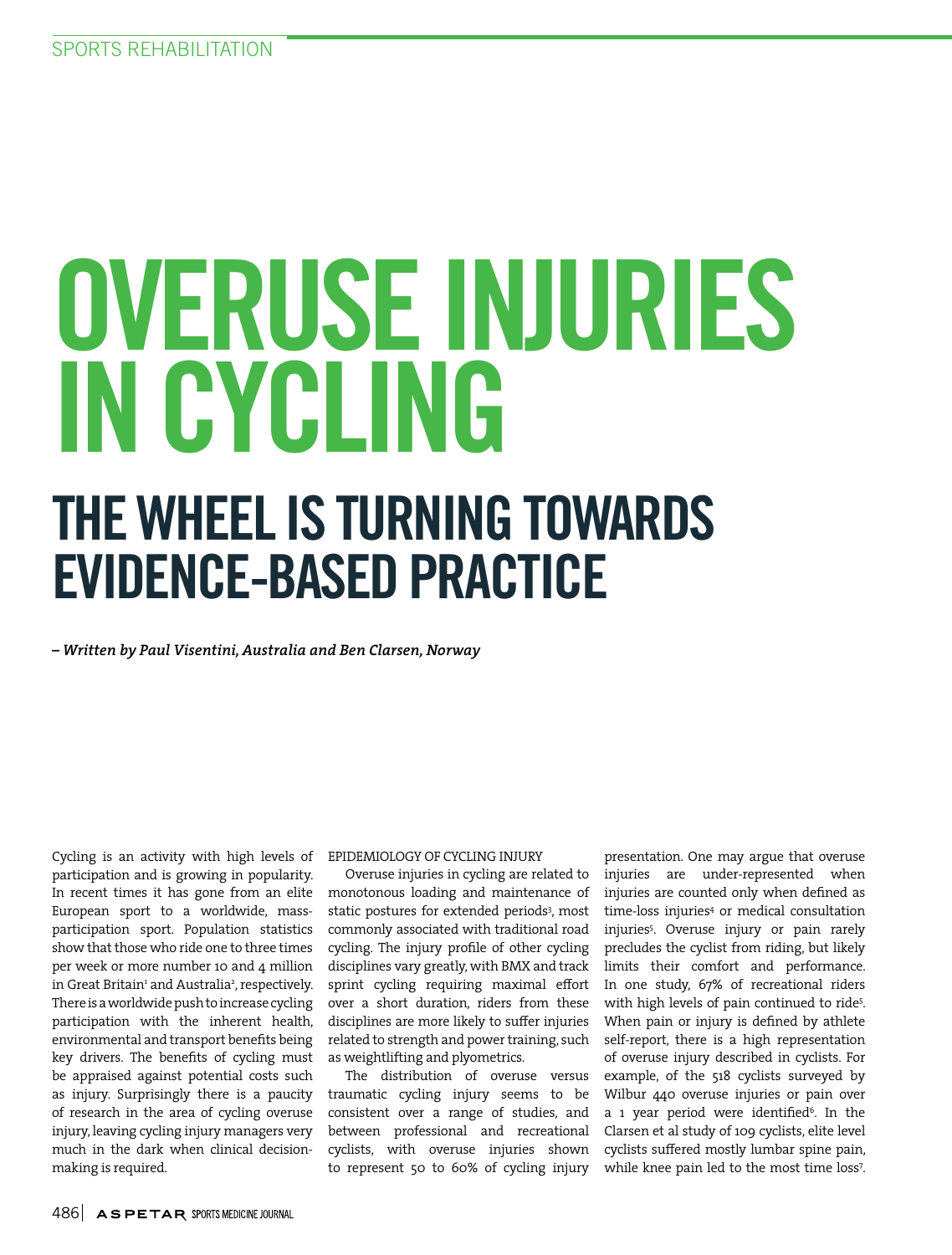

**Figure 1:** Capacity is represented well by the training workload (green), which sits above the training effect line (blue), representing positive adaptation and an increase in CAPACITY or injury threshold (red). A workload above the red line or below the blue line increases injury risk by overloading current injury threshold or by a negative change to the injury threshold (underloading), causing a reduced capacity.

**Figure 2:** Training load modelling for a cyclist for 1 year. Each red dot represents a workout and its corresponding training stress. The blue line represents fitness (chronic load), the purple line represents fatigue (acute load), and the yellow represents freshness (acute vs chronic). The green circle denotes a potential area of increased injury risk due to high acute loads after a low load period leading to a diminished chronic load.

Recreational cyclists have also been shown to have high prevalence of knee and lumbar overuse injury, but also high levels of neck and shoulder pain<sup>6</sup>, potentially a result of being less adapted and having poorer bike positions.

#### A SYSTEMATIC REVIEW OF FACTORS ASSOCIATED WITH CYCLING OVERUSE **INJURY**

Cycling overuse injury theory has been largely based around performance data, anecdotal evidence and clinical expertise. The relationship between many bike-fit and biomechanical factors and cycling overuse injury, has never been empirically proven. In a recent systematic review on the topic, 24 papers were identified, with most being of poor quality<sup>s</sup>. Data synthesis showed that no strong evidence exists in the literature relating cycling overuse pain or injury to a bike-fit, body- or load-related parameter. Moderate evidence was shown for an increase in lumbar flexion having a relationship with lumbar pain, as well as moderate evidence showing that load (training volume or event) was related to an increase in symptoms varying from lumbar and perineal pain to pins and needles, numbness and erectile dysfunction. Importantly there was moderate evidence of no relationship between many bike- and body-related parameters and injury. There is a need to evaluate these risk and injury management theories considering the limited evidence for risk factors identified.

#### CAPACITY IN CYCLING OVERUSE INJURY

As with any overuse, overload or 'training load error'9 injury or pain, one must consider

the capacity of the athlete generally, as well as the capacity of the tissue involved. Tissue and bone is constantly evolving through a process of mechanotransduction, with good loading having an anabolic effect and over-loading or under-loading a potentially catabolic effect<sup>10,11</sup>. Hence, cumulative stress or load above the level of capacity of the tissue or bone can cause overuse pain or injury. Importantly, tissue and bone can adapt to have a greater capacity to withstand load and similarly an entire kinetic chain or athlete can improve their capacity with the appropriate training. The cyclist's body needs enough load to adapt and improve, but not so much load that it is loaded beyond capacity, which becomes an issue of 'training load management'.

#### TRAINING LOAD MANAGEMENT

Overuse injury in many sports has been linked to an imbalance in the relationship between acute loading (short-term load over 1 to 7 days) and chronic loading (longterm cumulative loading over 4 to 8 weeks). Chronic load builds capacity to withstand acute load<sup>12</sup>. While this model has not been analysed for its relationship to pain and injury in cycling, clinical experience dictates that this concept has resonance in cycling overuse injury presentation. Cyclists are most likely to develop injury following a rapid increase in load, such as when preseason training is resumed after a winter break, after an interruption due to a fall, as well as during intense periods of the season. When injuries are apparently 'caused' by a change in equipment, it is normally because the change was made at an inappropriate time of the season when the cyclist was already close to their limit of load tolerance.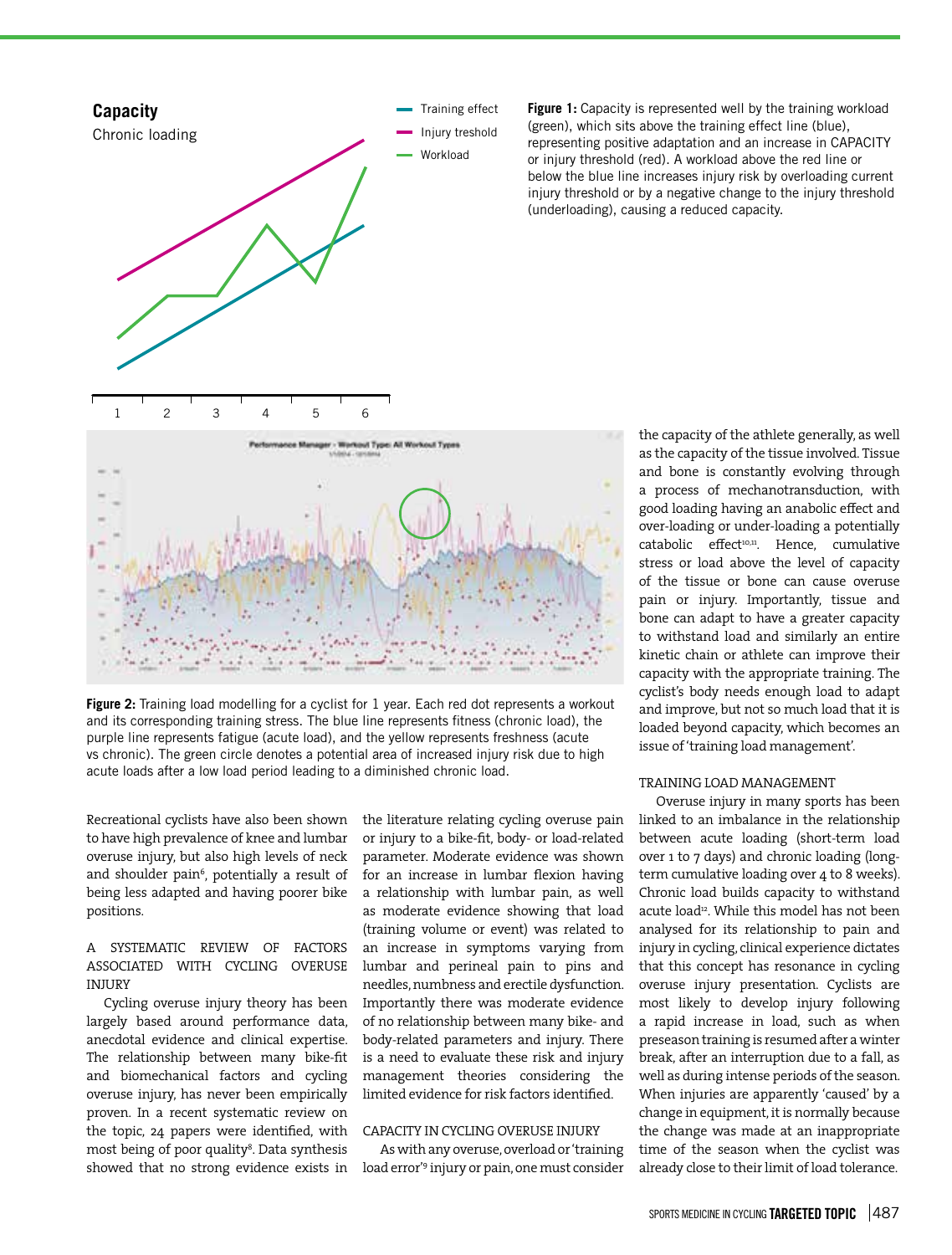# SPORTS REHABILITATION



Katt Each

**Figure 3:** Maximum knee extension is a key bikefitting parameter, which typically ranges from 35° to 40° among professional riders. Patellofemoral joint contact pressures may be minimised by selecting a higher saddle position, with maximum knee extension between 30° and 35°. Reproduced with permission from Brukner & Khan's Clinical Sports Medicine, 5th edition, Volume 2, Injuries, McGraw-Hill, Sydney, 2017. Artist: Vicky Earle.

**Figure 4:** Frontal-plane knee motion in cycling (a) excessive valgus motion of the knee is thought to contribute to a range of knee injuries. (b) Improving the alignment of the hip, knee and ankle may lead to improvement of symptoms. Reproduced with permission from Brukner & Khan's Clinical Sports Medicine, 5th edition, Volume 2, Injuries, McGraw-Hill, Sydney, 2017. Artist: Vicky Earle.

**Figure 5:** Patellofemoral compression force is increased through (i) greater knee flexion increasing the patella tendon moment arm and hence the knee extensor moment (ii) increased quadriceps tendon force. Hence excessive quadriceps use potentially increases risk of anterior knee pain<sup>28</sup>.

A key component to successful management of cycling injuries, therefore, is load management. The clinician, cyclist and their coach should establish the volume, intensity and frequency of cycling that the rider can tolerate and create a systematic plan to increase these parameters over time. Wherever possible, loading should be quantified using a power meter and training software should be used to monitor the acute and chronic training load. An example of this type of monitoring is shown below.

#### THE CYCLING KINETIC CHAIN

Contemporary management of sporting overuse injury has embraced the concept of the kinetic chain as a collection of interacting segments, with a problem in one segment biomechanically affecting another<sup>13</sup>; given the closed-chain nature of cycling biomechanics, one must consider a similar proposition. In the ideal world of

# **5**

- $F_1$  = Quadriceps tendon force
- $F<sub>2</sub>$  = Patellar tendon force
- $F_3$  = Patellofemoral compression force
- $+$  = Rotation axis
- r = Patella tendon moment arm
- $M_k$  = Knee extensor moment
- $M_k = r \times F_2$



no training load errors or extrinsic factors (bike-fit); intrinsic factors (the kinetic chain) such as anatomical anomalies, poor cycling technique or reduced neuromuscular control would be the main component of cycling overuse injury and pain.

Clinically, one pattern of dysfunction of the lower limb kinetic chain that may present is an inability of the athlete to appropriately utilise the gluteal bulk under kinetic chain loading, while maintaining adequate lumbar-pelvic position and controlling dynamic knee valgus. At the same time the perfect 'chain' needs to adequately dissipate force through the ankle-calf complex. There is a moderate level of evidence that a loss of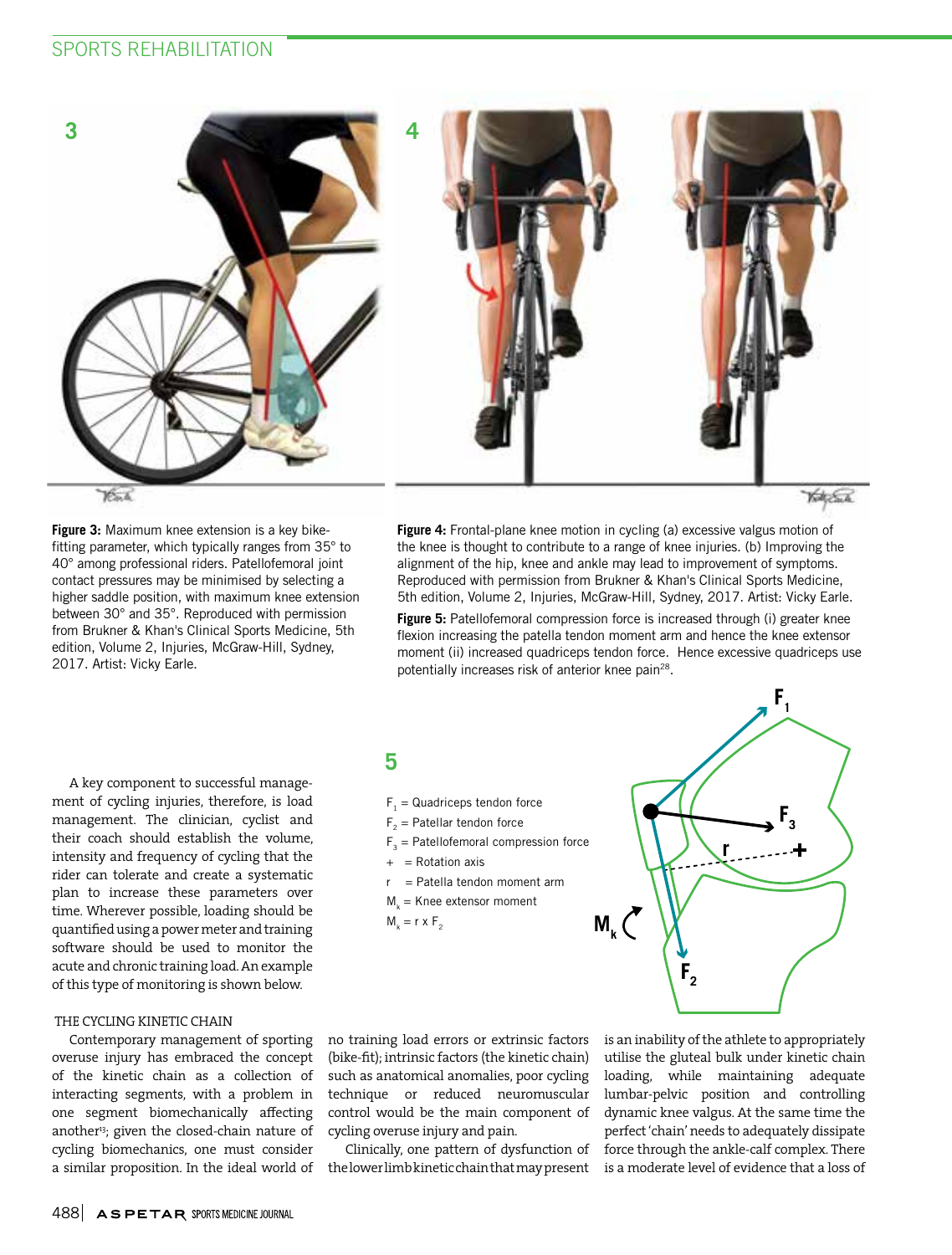

Yok Sale

**Figure 6:** Spinal position in cycling (a) Ideally, forward bend should be achieved evenly throughout the spine (b) Cyclists with low back pain often adopt a more flexed lumbar spine, with less anterior pelvic tilt and a more extended thoracic spine. Artist: Vicky Earle.

lumbar extension control is associated with lumbar pain<sup>14</sup> and lower levels of evidence that an increase in medial knee alignment and increased dorsiflexion are associated with knee injury<sup>15</sup> and aberrant pedaling<sup>16,17</sup>. These kinematic factors relate to cycling kinetic chain dysfunction and there is merit in analysing cycling overuse injury from a kinetic chain loading perspective.

Hence, once an appropriate training plan is established, intrinsic and extrinsic risk factors should be assessed.

The following section covers biomechanical factors thought to be associated with the most common cycling injuries – knee pain and lumbar pain.

#### *Knee pain*

The knee is the most common site of overuse injury among cyclists of all levels<sup>4-8</sup>. A majority of knee complaints are related to the patellofemoral joint<sup>18</sup>. However, there are a range of differential diagnoses including iliotibial band syndrome (ITBS) , infrapatellar fat pad impingement, medial plica irritations, pre-patellar bursitis and medial patellofemoral ligament strains<sup>18,19</sup>. Although tendinopathy is generally rare in cyclists, pain can also arise from the quadriceps tendon enthesis on the superolateral or superomedial patella.

Various biomechanical factors may play a role in the development of anterior knee

pain in cyclists, including patellofemoral joint compression forces, knee kinematics in the frontal plane and rotational torques in the lower limb<sup>15,20-22</sup>. Biomechanical models have shown that patellofemoral joint contact pressure is inversely related to saddle height<sup>20</sup>, leading to the common belief that cycling with lower bicycle saddle heights increases the risk of patellofemoral pain development<sup>16,19,21</sup>. However, this remains to be confirmed in high-quality risk factor studies of competitive cyclists,

particularly since one study found that altering the saddle height led to negligible changes in patellofemoral joint contact pressure<sup>23</sup>. Nevertheless, it is commonly advised that cyclists with patellofemoral pain ride in a relatively high saddle position, with maximal knee extension of approximately 30° (Figure 3).

Excessive medial motion of the knee in the frontal plane (Figure 4) may also be a risk factor for patellofemoral pain. This theory is supported by one study showing that

# *The knee is the most common site of overuse injury among cyclists of all levels*

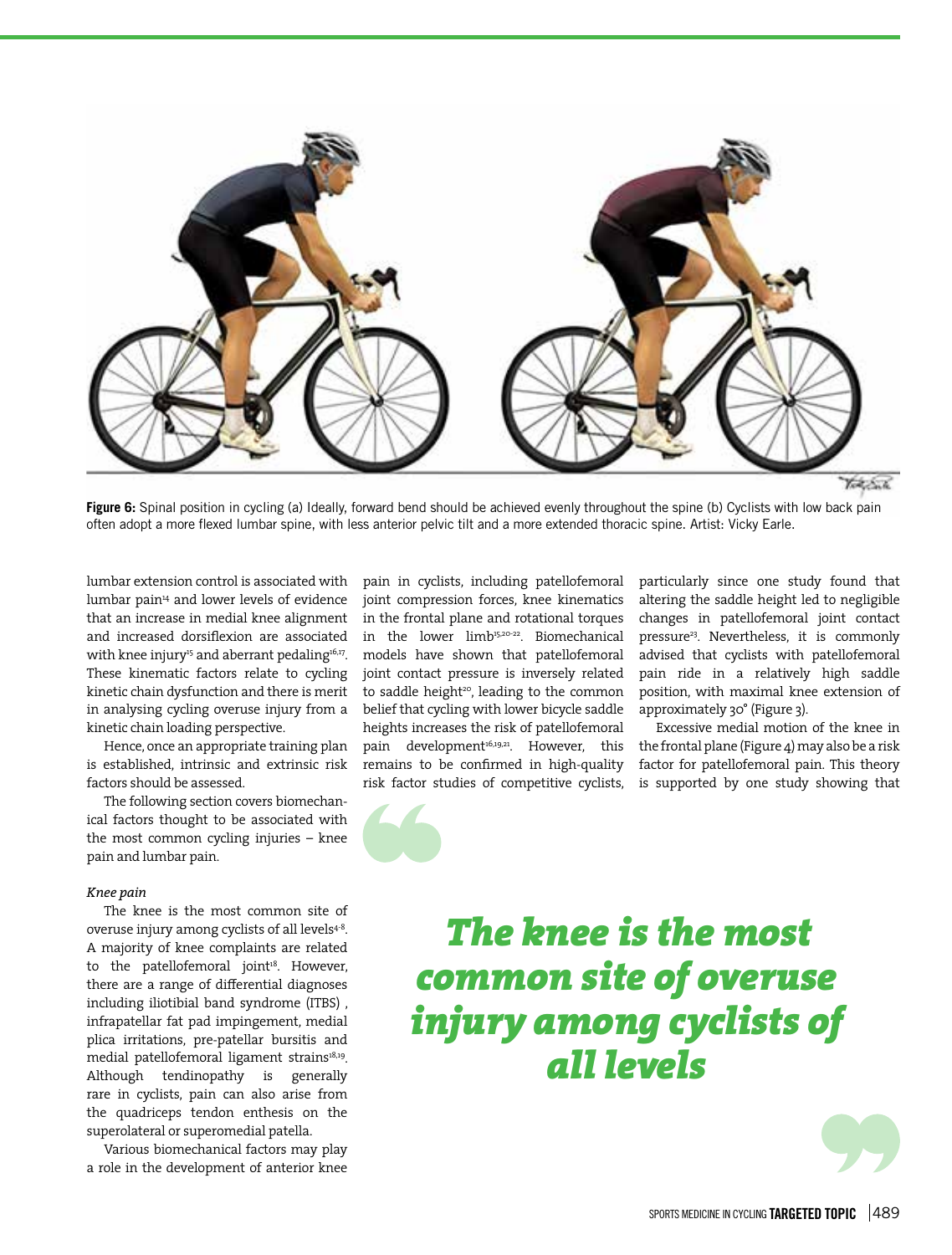cyclists with a history of knee pain adopt a more medial knee position compared to uninjured cyclists<sup>15</sup>, although retrospective analyses cannot determine cause and effect. Knee motion may be altered by motor control training of the gluteals and/ or quadriceps<sup>13</sup> or through manipulation of the cyclist's shoes and pedals. For example, foot position can be adjusted using small angled wedges between the shoe and the pedal-cleat or underneath the forefoot or by using custom-made insoles. However, studies have shown that manipulation of cycling shoes and pedals have an extremely unpredictable effect on knee motion<sup>24,25</sup>. It is therefore important to test each individual's response, making sure that adjustments lead to symptomatic improvement.

Rotational torque at the knee caused by the fixation of shoes to the pedals may also be a factor in patellofemoral pain in cycling. After the introduction of modern cleated pedals in the 1980s there were anecdotal reports of an increase in the prevalence of knee injuries among cyclists<sup>18,22</sup>. It was thought that the natural rotation of the lower limb during the pedalling cycle was constrained by fixing the shoe, leading to increased stress at the knee joint. Therefore, 'floating' pedals were designed that allowed a small degree of axial rotation, which attenuated the rotational torque at the knee<sup>22</sup>. Although there is no direct evidence that floating pedals reduce injury, their design has been widely accepted and they remain the most popular type used by cyclists today.

Diminished ability to recruit the gluteal muscles may cause a relative overuse of the quadriceps muscle-tendon unit and an overall increase in compressive forces at the anterior knee. The gluteals and quadriceps are the 'power' muscles of the pedal stroke, the hamstrings and calves play a more coordinative role<sup>26</sup>. During laboratory based 'cycle to fatigue' protocols, the power muscles begin to dominate and activate to a greater degree under higher levels of exertion<sup>26,27</sup>. Under high-load conditions if the gluteal muscles are deficient then the activity required of the quadriceps is further increased, with the resulting pattern producing a greater quadriceps force and higher patella-femoral compression forces<sup>28</sup>.

### **Strength training in cycling**

- *The notion of strength training off the bike is highly contentious. Road cycling culture has encouraged on-bike strength training, with gym-based training seen to cause leg soreness, to potentially lead to weight gain, and to be difficult to periodise within the busy racing season.*
- *There is strong evidence that road cycling has a detrimental effect on bone density, with one study comparing competitive road cyclists and a matched control group showing that 9% of cyclists and 3% of controls were classified as osteoporotic, whereas 25% and 10% of cyclists and controls, respectively, were osteopenic31.*
- *Rønnestad32 showed that with 12 weeks of strength training twice per week in a group of high-level road cyclists, many performance parameters are improved, without significant weight gain. Strength training can also be beneficial for bone health33 and kinetic chain optimisation.*
- *There is compelling evidence that strength training in cyclists is essential as a long-term health benefit as well as for improving performance. Cycling coaches, managers and practitioners have a responsibility to inform and educate the world's road cycling population.*

## **Bike fitting**

*There are many approaches to bike fitting, ranging from simple anthropometry-based formulae to dynamic approaches utilising high-tech equipment.*

*As bike fitting involves the optimisation of a wide range of competing variables, such as aerodynamics, comfort and control, it always involves compromise. Despite the recent rapid pace of technological development in the cycling industry, there remains little research into bicycle equipment and injury, and bike fitting remains just as much an art as it is a science. We encourage sports medicine clinicians to work closely with bike fitters in considering the cyclist's previous and current injuries, cycling goals and physical limitations.*

#### *Low back pain*

Although transient back discomfort can be considered normal in cycling, studies have shown that performance-limiting low back pain is common among amateur $^{\rm 6}$  and elite cyclists<sup>7,29</sup>.

Cyclists with low back pain typically present with non-specific symptoms provoked by the maintenance of sustained flexion positions and they can often be classified as having a flexion-pattern motor control dysfunction<sup>30</sup>. Using a remote posture monitoring system, Van Hoof et al showed that cyclists with low back pain adopt a more flexed position in their lumbar spine than pain-free cyclists (Figure  $6)^{14}$ . This may be related to a number of pathomechanical mechanisms of low back pain<sup>30</sup>, such as flexion/relaxation inhibition or fatigue of the erector spinae muscles and mechanical creep of the spine's viscoelastic tissues. However, these theories remain largely untested in cyclists.

Encouraging a relaxed, anteriorly-tilted pelvic position, with an even distribution of flexion throughout the spine is often important in the overall clinical management of cyclists with low back pain. A number of equipment modifications may help facilitate this, including lowering the saddle, raising the handlebars and shortening or lengthening the overall reach.

Excessive lateral flexion and/or rotation of the spine while cycling may also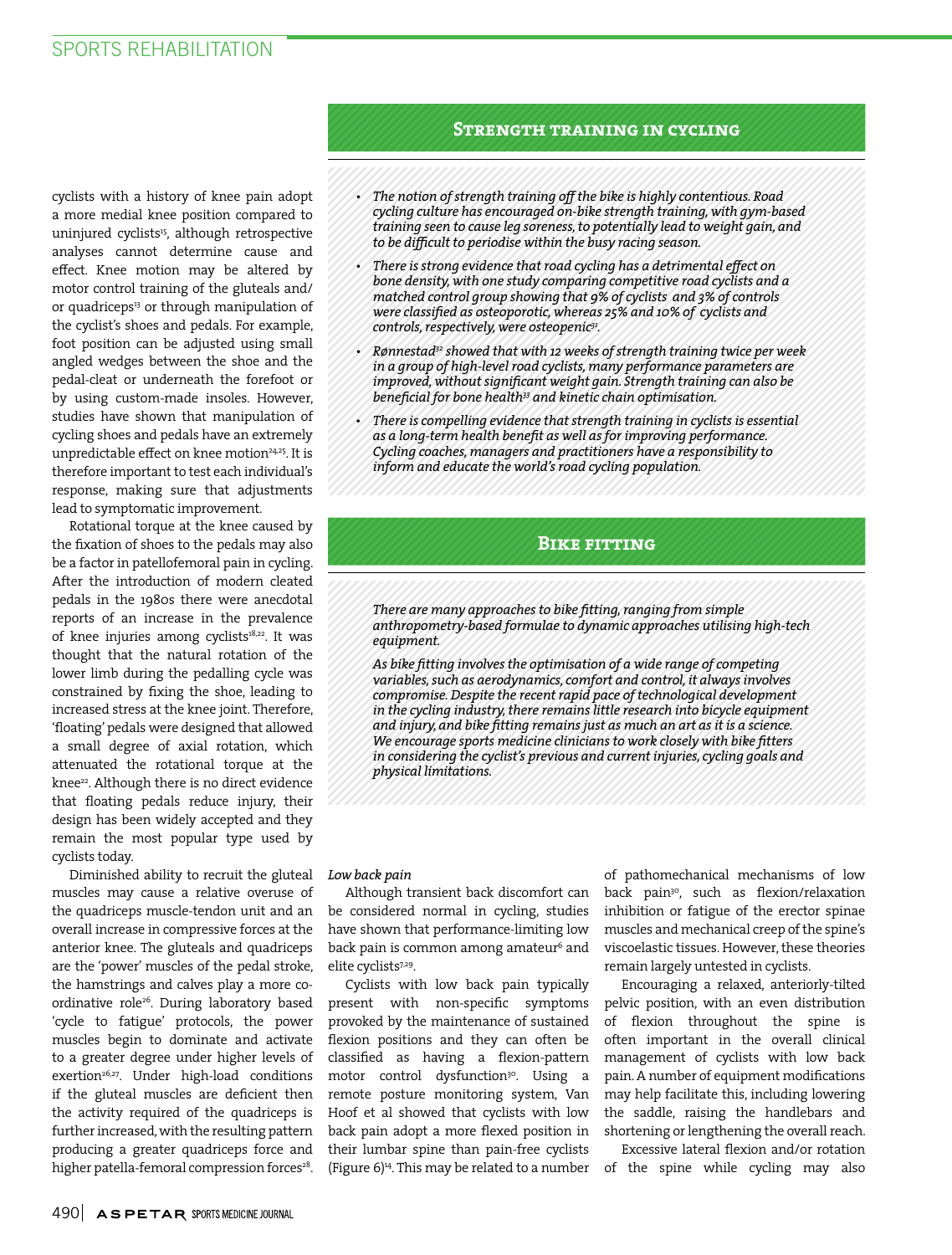# **Table 1 Table 2**

#### *Formula-based approach*

| Description                  | There are a number of formula-based approaches that convert<br>anthropometric measurements (e.g. inseam height) to bicycle setup<br>parameters. Some well-known approaches include the 'Trochanteric<br>Method' and one is named after two-time Tour de France winner Greg<br>LeMond. |
|------------------------------|---------------------------------------------------------------------------------------------------------------------------------------------------------------------------------------------------------------------------------------------------------------------------------------|
| Advantages                   | Quick and easy. Cyclists can perform measurements themselves.                                                                                                                                                                                                                         |
| Limitations                  | One-size-fits-all approach that does not consider the cyclist's physical<br>limitations. Highly unreliable and variable results.                                                                                                                                                      |
|                              | Static angle-based approach                                                                                                                                                                                                                                                           |
| Description                  | The cyclist's major joint angles are measured with a goniometer<br>while they sit on the bike without cycling. The bike is adjusted to<br>position each joint within a predetermined 'optimal' range of motion.<br>Sometimes referred to as the Holmes method.                        |
| Advantages                   | Good reliability <sup>33</sup> .                                                                                                                                                                                                                                                      |
| Limitations                  | Does not consider dynamic cycling technique. "Optimal" angles<br>generally not evidence-based.                                                                                                                                                                                        |
| Dynamic angle-based approach |                                                                                                                                                                                                                                                                                       |
| Description                  | Dynamic measure of joint angles collected with 2-D or 3-D motion<br>analysis over a period of time and averaged as rider is actually riding.                                                                                                                                          |
| Advantages                   | Good reliability <sup>33</sup> . Accounts for the rider's technique and physical<br>limitations.                                                                                                                                                                                      |
| Limitations                  | Does not consider kinetic variables such as power distribution<br>between legs.                                                                                                                                                                                                       |
|                              | 'Optimal' angles generally not evidence-based.                                                                                                                                                                                                                                        |
|                              | Combined-input approach                                                                                                                                                                                                                                                               |
| Description                  | Combination of data streams such as power, pedal forces, saddle<br>pressure with motion analysis.                                                                                                                                                                                     |
| Advantages                   | Multiple sources of data can lead to more informed clinically<br>reasoned decisions.                                                                                                                                                                                                  |
| Limitations                  | More data does not always lead to better clinical decisions. Little<br>research to assist data interpretation.                                                                                                                                                                        |
|                              | Validity and reliability unknown.                                                                                                                                                                                                                                                     |

**Table 1:** Advantages and limitations of modern bike fitting methods.

contribute to back pain, particularly if it is asymmetrical. This can be caused by a range of factors, such as large leg-length differences, hip range of motion limitations and asymmetrical muscle activation patterns, as well as issues with seat position. These should be considered as a part of the comprehensive management of the cyclist with low back pain.

MANAGEMENT OF OVERUSE CYCLING INJURIES

There is little clinical evidence regarding the management of cycling overuse injuries. We have previously identified the importance of 'training load management" in injury prevention and management, as well as a bike-fit provided by an experienced practitioner, which is an essential starting

#### *Key issues in cycling overuse injury management*

#### *Training load management*

#### *Bike-fit*

#### *Kinetic chain analysis*

**Table 2:** Key issues in cycling overuse injury management and treatment as part of a detailed clinically-reasoned process including – but not exclusively using – technology.

point, as a grossly inappropriate position on the bike will limit the body's ability to optimise performance, comfort and aerodynamics. Taking a trial and error approach to changes, with constant assessment and re-assessment of reference data points (i.e. pain, stability, co-ordination, kinematics, power, saddle pressure), utilises good clinical reasoning in the bike-fit process.

It is important to acknowledge that bikefit is a fluid process, with a change in the body perhaps requiring a change in bike-fit.

Accurate diagnosis is always a prerequisite to dealing with overuse injury, as well as using diagnostic and medical interventions as indicated. Optimal management of overuse injury requires a knowledge of aetiology and an understanding of the cycling kinetic chain. Local biomechanical anomalies such as excess lumbar flexion, excess knee valgus and excess knee bend or straightening can be related to local pain, but one must analyse the entire chain for potential deficit and prioritise intervention accordingly.

#### TURNING THE WHEEL TOWARDS EVIDENCE-BASED PRACTICE

Overuse injuries in cycling have been largely ignored in the cycling science literature, likely due to the emphasis on performance rather than comfort, fewer resources compared to other high-profile sports, the relatively low rates of timeloss injuries at the elite level and injury management lacking good clinical and empirical reasoning.